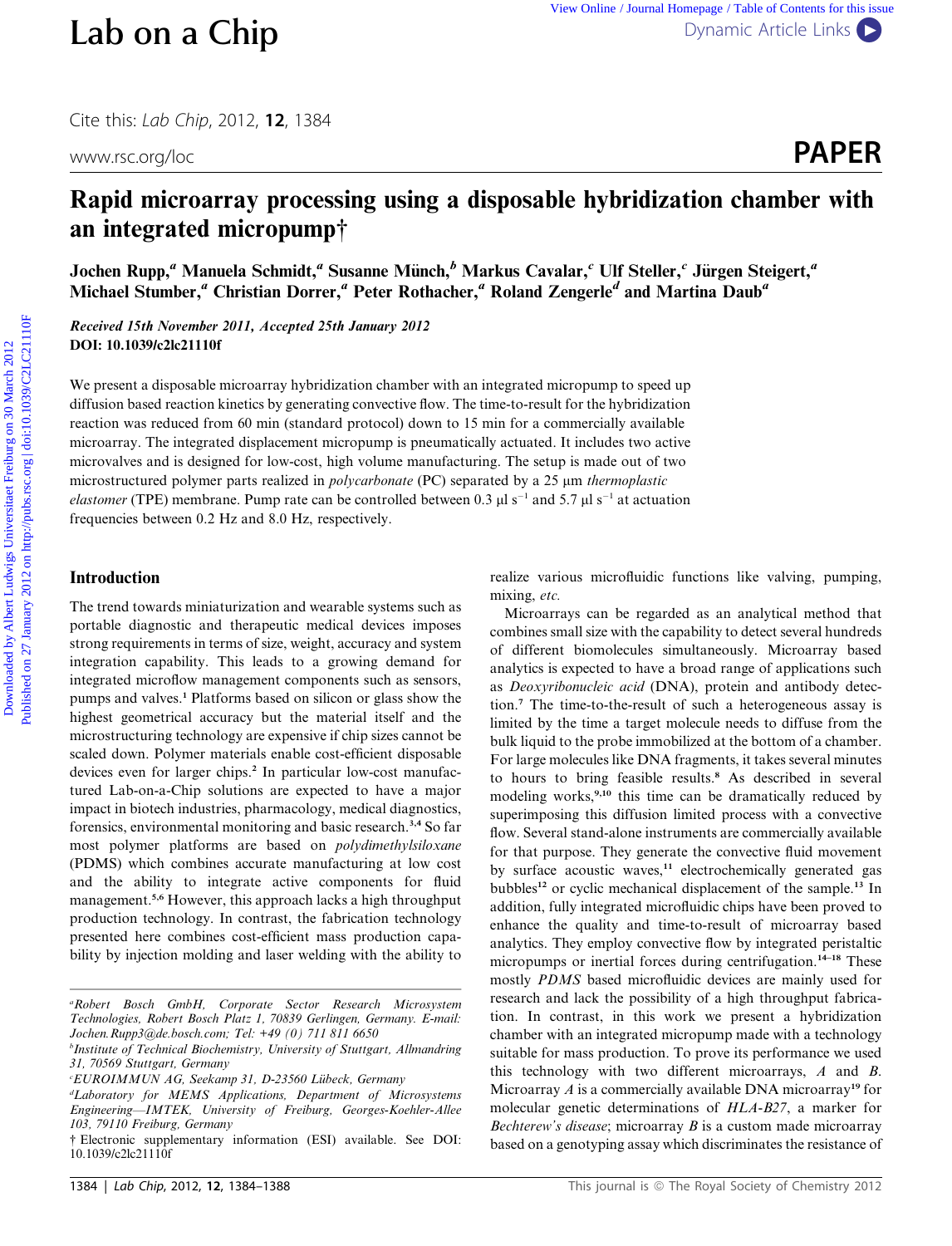Escherichia coli (E. coli) against fluoroquinolone based antibiotics.

#### Micropump concept and assembly

The micropump consists of three layers. The upper and lower layers are microstructured polycarbonate (PC) parts while the middle layer is an elastic membrane made of a weldable thermoplastic elastomer (TPE) with a thickness of  $25 \mu m$ . The upper layer contains channels, which can be pressurized with a control pressure  $P_c$  for deflecting the elastic membrane layer in the middle. In the lower hydraulic layer, all channels that are in contact with liquids are realized. When the pneumatic control pressure  $P_c$  is larger than the hydraulic pressure  $P_h$  inside the liquid channels the membrane is deflected towards the hydraulic layer. Based on this, a microvalve or a micropump can be implemented easily as shown in Fig. 1 and 2.

The upper and lower bulk layers can be structured using high throughput fabrication processes such as injection molding.<sup>20</sup> All three layers are joined together in one laser welding step (Fig. 3) creating a mechanically stable assembly which shows no leakage even at a hydraulic pressure of 0.90 MPa, significantly higher than the control and hydraulic pressures used for operation (10–50 kPa). The used materials offer high chemical resistance against a broad range of commonly used liquids;<sup>21,22</sup> they are transparent even to UV light with wavelength down to 300 nm and show reasonable low fluorescence, which qualify the materials to be used for *micro total analysis systems* ( $\mu$ TAS).

Valving is realized by applying a control pressure  $P_c > P_h$ inside a control chamber. This deflects the TPE membrane towards the hydraulic layer containing two separated liquid channels, which are this way sealed (Fig. 1). The principle is similar to  $PDMS$  based setups<sup>5,6</sup> except that the materials used here enable mass fabrication. The diameter of the control chamber is 1.0 mm, the liquid channel is 400  $\mu$ m in width and 300  $\mu$ m in depth. The two liquid channels are separated by a 200  $\mu$ m support. The design parameters were chosen to combine a low fluidic resistance with a full sealing capability. The fabricated microvalves offer switching times in the order of 100 ms and can be operated at very low control pressures in the range of 10 kPa. With this setup, a pneumatically actuated displacement micropump is easily built by combining two active microvalves with a displacement chamber.<sup>23,24</sup> The working principle of the displacement micropump is described and illustrated in Fig. 4. The micropump itself is arranged on top of a hybridisation



Fig. 1 Schematic cross-section of the setup and working principle of the pneumatically actuated microvalve. The functional unit is made of a three layer stack consisting of an upper control layer and a lower hydraulic layer both made of microstructured polycarbonate separated by an elastic thermoplastic elastomer membrane (TPE) in the middle.



Fig. 2 Schematic of a membrane micropump assembled on top of a substrate with a microarray.

chamber (Fig. 2) and is used to circulate the sample liquid within the hybridization chamber (Fig. 3).

#### Pump characteristics

The frequency characteristic of a micropump containing a displacement chamber of 2.0 mm in diameter is depicted in Fig. 5. The control pressure  $P_c$  is switched between 50 kPa and vacuum. It is applied periodically to the active microvalves and the displacement chamber as well. The resulting average flow rate is measured using a precision flow meter.<sup>25</sup> Pump rate can be controlled between 0.3  $\mu$ l s<sup>-1</sup> and 5.7  $\mu$ l s<sup>-1</sup> at actuation frequencies between 0.2 Hz and 8.0 Hz, respectively, with a highly linear characteristic. Higher actuation frequencies could not be tested due to surrounding equipment restrictions. To be able to circulate liquid in a closed loop (Fig. 2), a nonactuated capacity chamber has been put in series to the micropump to compensate the displaced volume during the displacement stroke. Downloaded engly on a spinor of  $\sim$  He control and the spinor of  $\sim$  He control and the spinor of  $\sim$  He material control and the spinor of  $\sim$  He control and the spinor of the spinor of the spinor of the spinor of th

#### Reaction kinetics

The molecules in the sample react with the immobilized probe molecules at the bottom of the channel causing a depletion of potential binding partners near the microarray spot. The distance a new binding partner needs to diffuse to get to the reactive surface enlarges over time at a rate of  $\sim (Dt)^{1/2}$  (Fig. 6B) Therefore the concentration gradient  $\nabla c$  decreases causing the flux  $i<sub>D</sub>$  of new molecules to the reactive surface to decrease over time (eqn (1)). With an overlaying convective flux  $Q$  on the other hand, the depletion zone over the array is steady and comparably thin (Fig. 6B) because new molecules are constantly transported near the reactive spot causing the concentration gradient to be constant. This leads to a large decrease in time for the reaction to be in an equilibrium. Here a  $25 \mu l$  hybridization chamber is



Fig. 3 Top view picture of the micropump assembled by laser welding. For visualization of the transporting flux, a fluorescent dye is pumped in a circle ( $f_P = 8.0$  Hz) via A to B.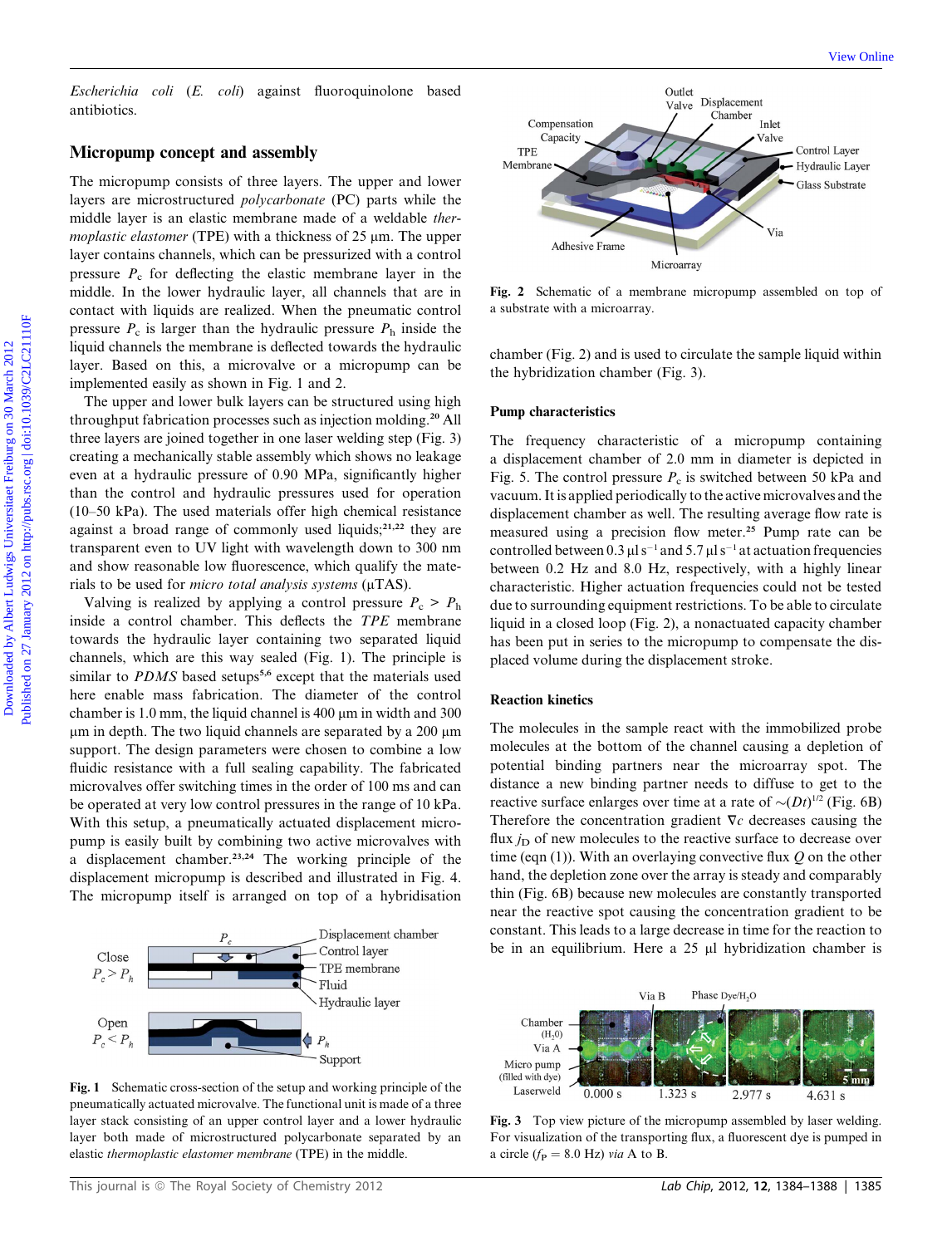

Fig. 4 Schematic working principle of the displacement micropump with vacuum and a control pressure as actuation levels. Step 1: Suction of liquid through the open inlet valve. In step 2 the inlet valve is closed. The outlet valve is opened in step 3 before the displacement chamber is actuated in step 4 pushing the liquid towards the outlet. Step 5 illustrates the closing of the outlet valve to block any backflow. In step 6 the inlet valve is opened again to initiate the suction step 1. This cycle is repeated periodically at a frequency  $f<sub>P</sub>$ .

created using an adhesive frame<sup>26</sup> surrounding the microarray. The dimensions are 10 mm  $\times$  10 mm  $\times$  0.25 mm ( $L \times W_c \times H$ ). The flow rate is  $Q = 5.7 \mu I s^{-1}$  (Fig. 6). The diffusion constant of a 200 base pairs DNA sequence is assumed to be  $D = 2.19 \times$  $10^{-11}$  m<sup>2</sup> s<sup>-1</sup>.<sup>27</sup>

$$
j_{\mathcal{D}} = -D\nabla c \tag{1}
$$

#### Experimental

The fluorescent signals from two microarrays are used to investigate the influence of a convective flux. For the dynamically



**Fig. 5** Average pump rate Q vs. actuation frequency  $f_p$ . The data shown are from 20 pump cycles per frequency. Ramping is repeated five times. Average standard deviation for the measured flow is <2%.



Fig. 6 Schematic model system. A: Sample solution flows with velocity  $u$ and volumetric flow rate Q through a channel of height H and width  $W_C$ over a microarray spot of diameter  $W_s$ . The diffusivity of the target molecules is  $D^9$  B: Sample concentration over a microarray spot after 900 s. The depletion zone increases over time for pure diffusion. Small steady depletion zone when molecules are actively transported to the spot.

driven reaction each sample is pumped in a circle with  $Q = 5.7 \mu$ l  $s^{-1}$ . To fill the micropump volume, an additional volume of 4  $\mu$ l is needed. Since the reaction kinetics strongly depends on the reactant concentration  $c_0$  in spite of the total volume, this additional volume is considered negligible.

Microarray  $A$  is a component of a commercially available DNA microarray test system<sup>19</sup> for molecular genetic determinations of HLA-B27, a marker for Bechterew's disease. After hybridization of a reference PCR product<sup>28</sup> at 45 °C, the microarray is immediately washed using three washing buffers (wb) included in the standard kit: 1 min (wb 1), 2 min (wb 2) and 5 s (wb 3), followed by a drying step with  $N_2$ . Data are obtained by acquisition of fluorescence signals from a microarray scanner.<sup>29</sup>

Microarray B contains spots for detection of the resistance of Escherichia coli (E. coli) against fluoroquinolone based antibiotics. It is spotted on a surface modified glass substrate<sup>30</sup> using an automated contact spotting robot $31$  and contains spots with the investigatory probe for a point mutation (single nucleotide polymorphism, SNP) significant for the fluoroquinolone resistance of the E. coli bacteria in bases 260 of the gyrA gene.<sup>32</sup> For sample preparation genomic DNA from susceptible E. coli strain was extracted followed by a labeling polymerase chain reaction



Fig. 7 Absolute signal intensity in arbitrary units of the fluorescence signal. Reference signal is after 60 min for both microarrays. Microarray A: probes for HLA B27 EX 3 polymorphism. Microarray B: probes with a point mutation in bases 260 of the gyrA gene. Active pumped (dynamic) hybridization is compared to diffusion driven (static). One data point contains the average of four (A)/three (B) redundant spots.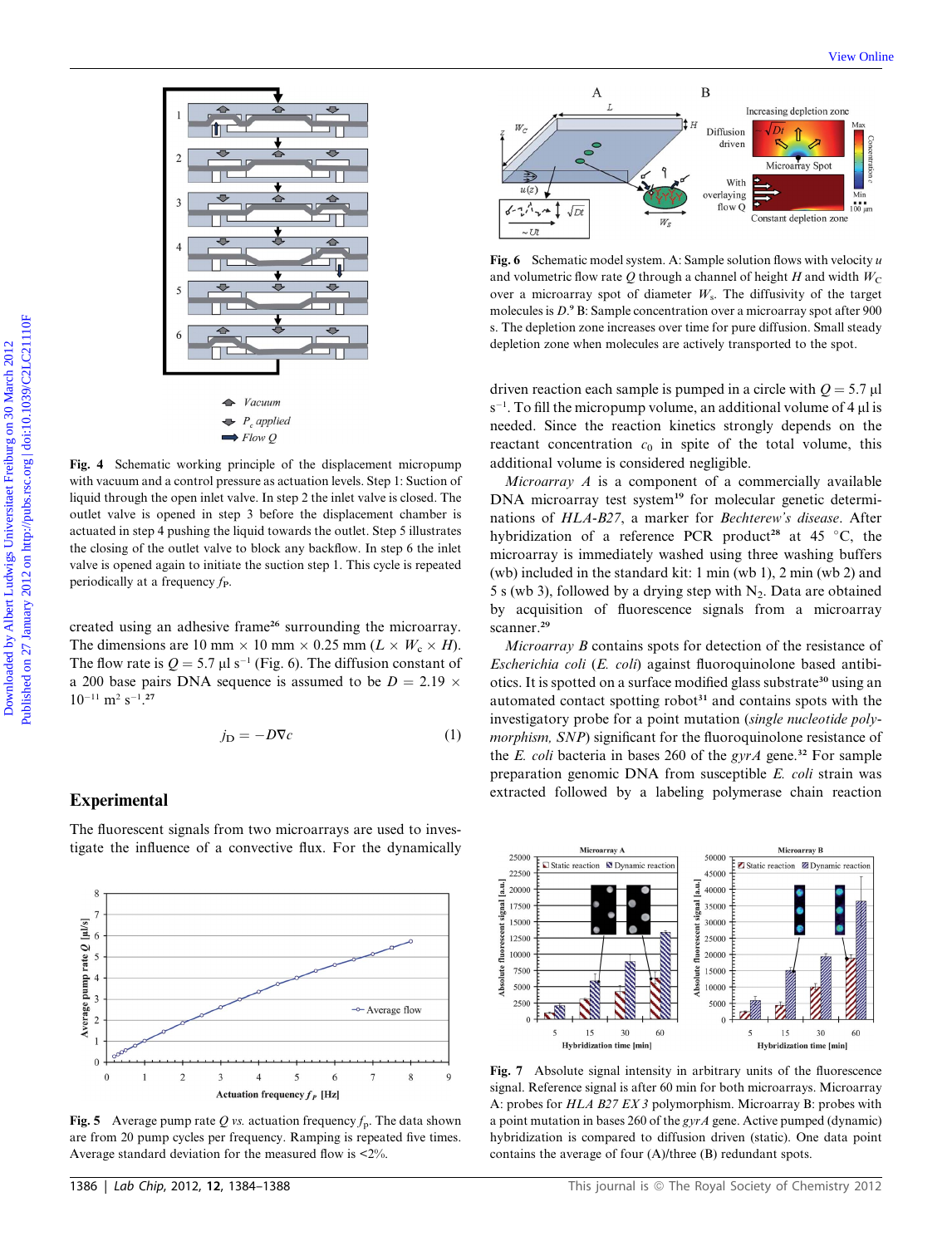| Table 1 Ratio of perfect match to the highest mismatch (microarray B) |  |  |  |  |
|-----------------------------------------------------------------------|--|--|--|--|
|-----------------------------------------------------------------------|--|--|--|--|

|         | 5 min | $15 \text{ min}$ | $30 \text{ min}$ | $60$ min |
|---------|-------|------------------|------------------|----------|
| Static  |       | 14               | 14               | 33       |
| Dynamic | 12    | 26               | 36               | 52       |

 $(PCR)$  and a purification step. A thermomixer<sup>33</sup> is used to gain the reaction temperature of 55  $\degree$ C. The hybridization buffer used is a  $6 \times$  SSPE buffer and a  $5 \times$  Denhardt's solution with a DNA concentration of 7.58  $\times$  10<sup>-4</sup> µM. After hybridization the microarray is immediately washed in three steps, each 10 min, and dried with  $N_2$  afterwards. Data are obtained by acquisition of fluorescence signals from a microarray laser scanner with a constant amplification factor from a photomultiplier tube (PMT) of 70. The signal for a perfect match is used to benchmark the reaction kinetics together with its ratio to the signal obtained from the highest mismatch.

#### Results and discussion

The *absolute fluorescence signals* shown in Fig. 7 prove that the supporting flow approximately doubles the signal intensity for all investigated durations of hybridization for both investigated microarrays  $A$  and  $B$ . For microarray  $A$ , it is possible to reach a signal intensity after 15 min with pumping similar to the signal appearing after 60 min without pumping. For microarray B, a signal intensity appearing after 30 min with pumping is similar to that appearing after 60 min without pumping.

Microarray *B* contains spots for the *discrimination* of nonspecific binding probes (mismatches). Comparing the signals of these spots to the specific perfect matching spot indicates the level of sensitivity of the array. Table 1 lists this ratio by comparing the signals of the perfect match and the highest mismatch for static and dynamic reaction.

The higher ratio for the dynamic experiment shows that the active flow shifts the reaction kinetics to a more specific binding between probe and target. For a static hybridization reaction, a discrimination ratio of 33 appears after 60 min. With pumping the perfect match signal is already 36 times higher than the signal from the highest mismatch after 30 min.

#### **Conclusions**

We presented a new Lab-on-a-Chip concept made of polymers suitable for mass production. The microfluidic device consists of two structured thermoplastic polycarbonate bulk layers with an elastic thermoplastic elastomer in between. With this setup, a membrane micropump with two active microvalves at the inlet and outlet of a displacement chamber has been realized and characterized showing a broad range of tunable flow rates from 0.3 to 5.7  $\mu$ l s<sup>-1</sup> needing only very low actuation pressures of 10– 50 kPa. The reproducibility of the tested device is outstanding with an average deviation in flow rate of  $\langle 2\% \rangle$ . The micropump was used to accelerate a diffusion limited microarray hybridization experiment, and the improvement was demonstrated with two different microarray experiments. For this, a device was used consisting of a 25 µl reaction chamber with a micropump as a cap pumping the sample in a circle at a pump rate of 5.7  $\mu$ l s<sup>-1</sup>. We

compared the resulting fluorescent signals to those of a pure diffusion driven hybridization experiment. The ratio of signal intensities increased in the dynamic experiment by a factor of two. In addition, it was demonstrated that not only is the reaction kinetics accelerated by the convective flow but also a more specific binding can be achieved at the same time. The discrimination ratio between a perfect matching and a mismatching probe was increased at the same time. This way we could accelerate an experiment, which usually takes 60 min down to 30 min (microarray B) or even 15 min (microarray A). The lower detection limits together with the acceleration of the reaction show the potential and reliability of the concept presented here. This flexible setup with passive and active microfluidic components addresses a broad range of analytical tasks that need complex fluid networks and a robust fluid management. The active components promise a fast on-chip assay implementation, and the concept and material enable cost-efficient production technologies for the mass fabrication of disposable devices. **Take 1** Ratio of perfect match on the lighter nistent (witterstrop) a comparated the consisting fluorescent The ratio of again and the conserversite free to the distinguious conserversite free to the distinguious Clienti

#### Acknowledgements

Parts of the present study were supported by the German Federal Ministry of Education and Research (01EZ0709).

### Notes and references

- 1 Micro fluid management, a key enabling technology of the future, Yole Micronews, October 2008, Issue no. (73).
- 2 YOLE Micronews Report 2009: Emerging Markets for Microfluidic Applications in Life Sciences and in vitro Diagnostics.
- 3 D. Mark, S. Haeberle, G. Roth, F. von Stetten and R. Zengerle, Microfluidic lab-on-a-chip platforms: requirements, characteristics and applications, Chem. Soc. Rev., 2010, 39, 1153–1182, DOI: 10.1039/b820557b.
- 4 G. M. Whitesides, The origins and the future of microfluidics, Nature, 2006, 442, 368.
- 5 M. A. Unger, H. P. Chou, T. Thorsen, A. Scherer and S. R. Quake, Monolithic microfabricated valves and pumps by multilayer soft lithography, Science, 2000, 288, 113–115.
- 6 W. H. Grover, A. M. Skelley, C. N. Liu, E. T. Lagally and R. A. Mathies, Monolithic membrane valves and diaphragm pumps for practical large-scale integration into glass microfluidic devices, Sens. Actuators, B, 2003, 89(3), 315-323.
- 7 M. J. Heller, DNA microarray technology: devices, systems, and applications, Annu. Rev. Biomed. Eng., 2002, 4, 129–153.
- 8 M. K. McQuain, K. Seale, J. Peek, T. S. Fisher and F. R. Haselton, Chaotic mixer improves microarray hybridization, Anal. Biochem., 2004, 325(2), 215–226.
- 9 T. M. Squires, R. J. Messinger and S. R. Manalis, Making it stick: convection, reaction and diffusion in surface-based biosensors, Nat. Biotechnol., 2008, 26, 417–426.
- 10 K. Pappaert and P. Van Hummelen, et al., Diffusion-reaction modelling of DNA hybridization kinetics on biochips, Chem. Eng. Sci., 2003, 58(21), 4921–4930, International Symposium on Mathematics in Chemical Kinetics and Engineering.
- 11 SlideBooster, Advalytix Beckman Coulter Biomedical GmbH, Sauerbruchstr. 50, 81377, Munich, Germany.
- 12 R. Liu, T. Nguyen and K. Schwarzkopf, et al. Fully integrated miniature device for automated gene expression DNA, Anal. Chem., 2006, 78, 1980–1986, CombiMatrix Corporation, 6500 Harbor Heights Parkway, Mukiltes, Washington, 18275.
- 13 MAUI Hybridization Station, BioMicro Systems, Salt Lake City (UT), USA.
- 14 R. Peytavi, F. R. Raymond, M. Ouellette and M. G. Bergeron, Microfluidic device for Rapid (<15 min) automated microarray hybridization, Clin. Chem., 2005, 51, 1836–1844.